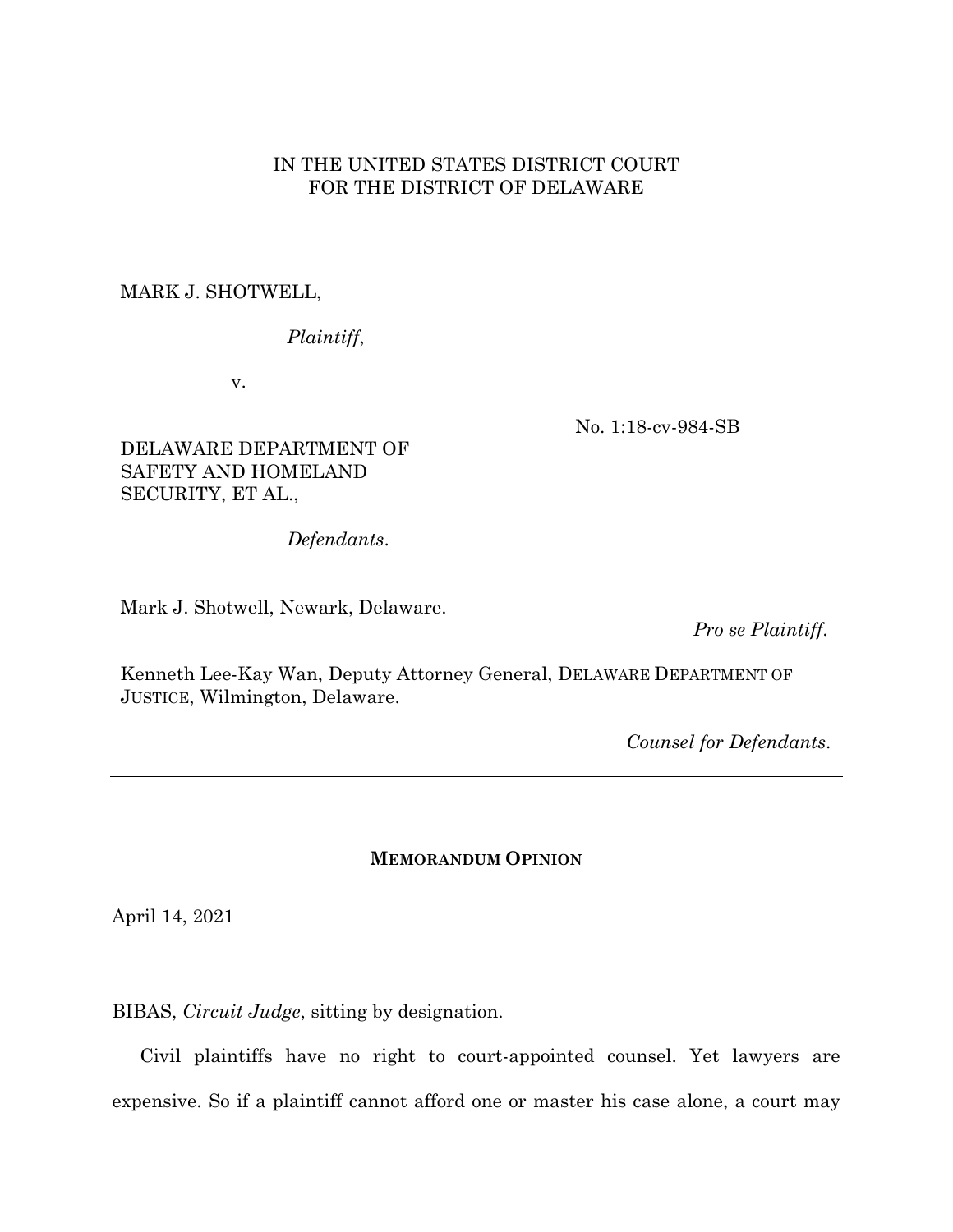appoint counsel. But this case is straightforward, and the plaintiff has shown that he can manage it himself. So I deny his request for a lawyer.

The police arrested Mark Shotwell, then searched his home and electronics. D.I. 28, at 1–2. Shotwell thought that the electronics search was unreasonable and that the officers handcuffed him with excessive force. *Id.* at 2. So he sued them pro se. D.I. 17. He now asks me to appoint counsel. D.I. 64.

I have broad discretion to decide whether to appoint counsel *Parkell v. Danberg*, 833 F.3d 313, 340 (3d Cir. 2016); 28 U.S.C. §1915(e)(1). But that discretion is bounded by a two-step test. *Tabron v. Grace*, 6 F.3d 147, 156 (3d Cir. 1993).

First, I ask a threshold question. Does Shotwell's case have "some arguable merit"? *Parkell*, 833 F.3d at 340. Yes: he survived a motion to dismiss. D.I. 29; D.I. 28, at 22. His case thus "easily" passes the first step. *Powell v. Symons*, 680 F.3d 301, 308 n.5 (3d Cir. 2012).

Second, I assess "the need for appointed counsel" by balancing six factors. *Tabron*, 6 F.3d at 155–57. Here, they cut in different directions.

I start with "[p]erhaps the most significant" factor: Shotwell's ability to present his case. *Montgomery v. Pinchak*, 294 F.3d 492, 501 (3d Cir. 2002). To decide if he is up to the job, I look to his "education, literacy, prior work … and … litigation experience.". *Id.* That consideration weighs against appointing counsel. *Id.* So far, Shotwell has admirably presented his case. He has "file[d] and respond[ed] to motions," which "indicate[s] … some legal knowledge." *Id.* Plus, he has experience in court. *See, e.g.*, *Shotwell v. Del. Dep't of Justice*, 2016 WL 6901359 (D. Del. Nov. 22,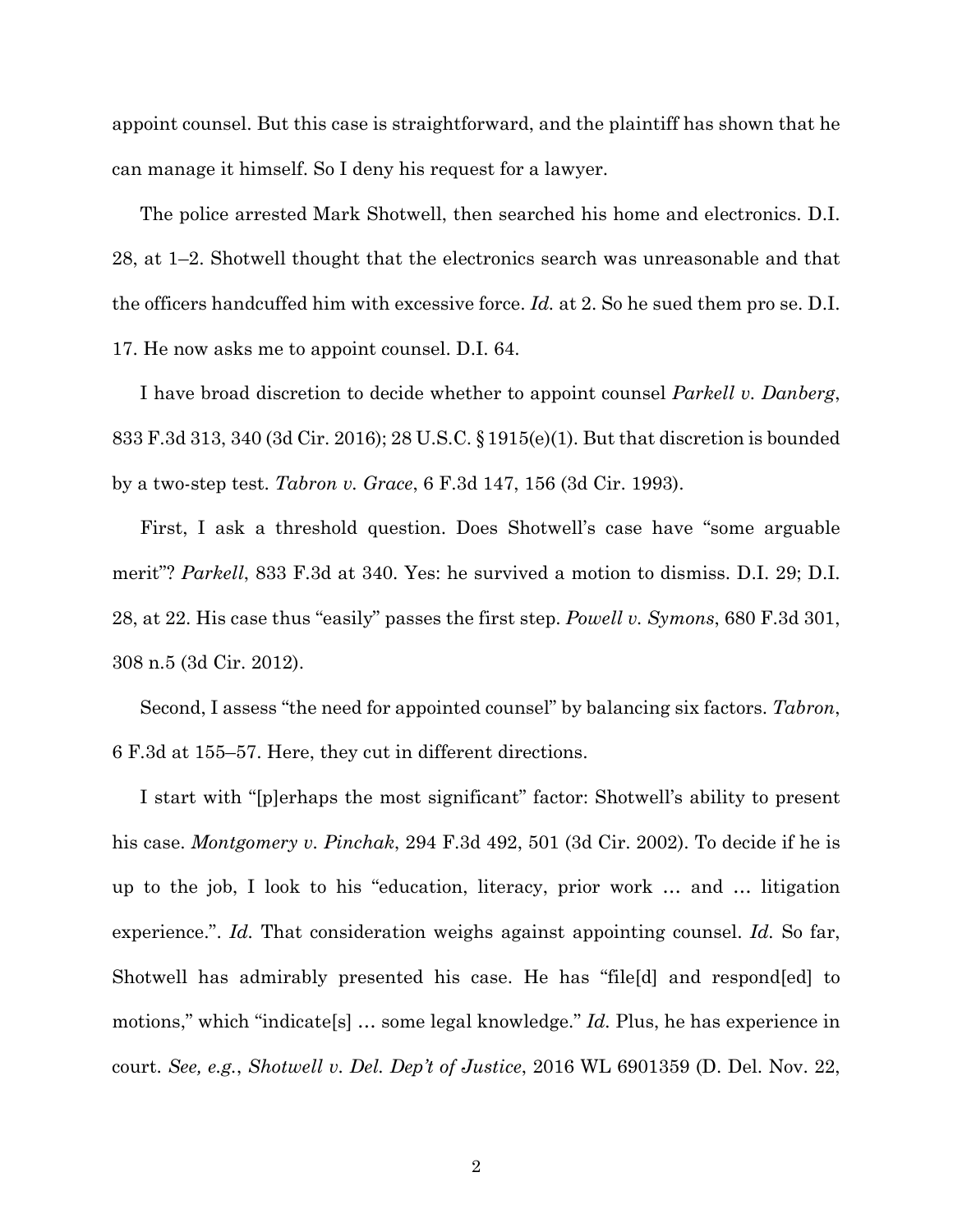2016); *Shotwell v. Sapp*, 2019 WL 1056272 (D. Del. Mar. 6, 2019). *Cf. Montgomery*, 294 F.3d at 502 (favoring counsel when it was plaintiff's first case).

True, Shotwell cites some "mental health difficulties." D.I. 64, at 2. But there is no evidence that he is incompetent. *Cf. Powell*, 680 F.3d at 308–09 (reversing and remanding denial of counsel given evidence of incompetence). Indeed, despite his difficulties, Shotwell's "submissions demonstrate he is able to adequately present his case." *Monroe v. Bryan*, 881 F. Supp. 2d 623, 628–29 (D. Del. 2012) (denying counsel for competent plaintiff with "coherent and logical" filings).

The second factor also cuts against counsel: the legal issues are not complex. *See Tabron*, 6 F.3d at 156. Shotwell's excessive-force claim will not raise hard legal questions. *See Monroe*, 881 F. Supp. 2d at 629 (same). Nor will his unreasonablesearch claim. Plus, though some digital-search cases may raise novel questions, this one does not. At its core, Shotwell's digital-search claim challenges the reasonableness of the officers' search terms. D.I. 17, at 7–8, 22; D.I. 28, at 15. And this Circuit has treated "the reasonableness of searches" as manageable for pro se litigants. *Parkell*, 833 F.3d at 341.

The third factor—the need to investigate and Shotwell's ability to manage it—is neutral. *See Tabron*, 6 F.3d at 156. On the one hand, Shotwell claims that the officers handcuffed him too tightly. D.I. 17, at 6. That needs minimal factfinding. *Cf. Parham v. Johnson*, 126 F.3d 454, 460 (3d Cir. 1997) (favoring counsel in cases with "complex facts … that even most lawyers struggle to comprehend"). Indeed, Shotwell has capably handled discovery so far. *See, e.g.*, D.I. 63 (making 35 detailed requests for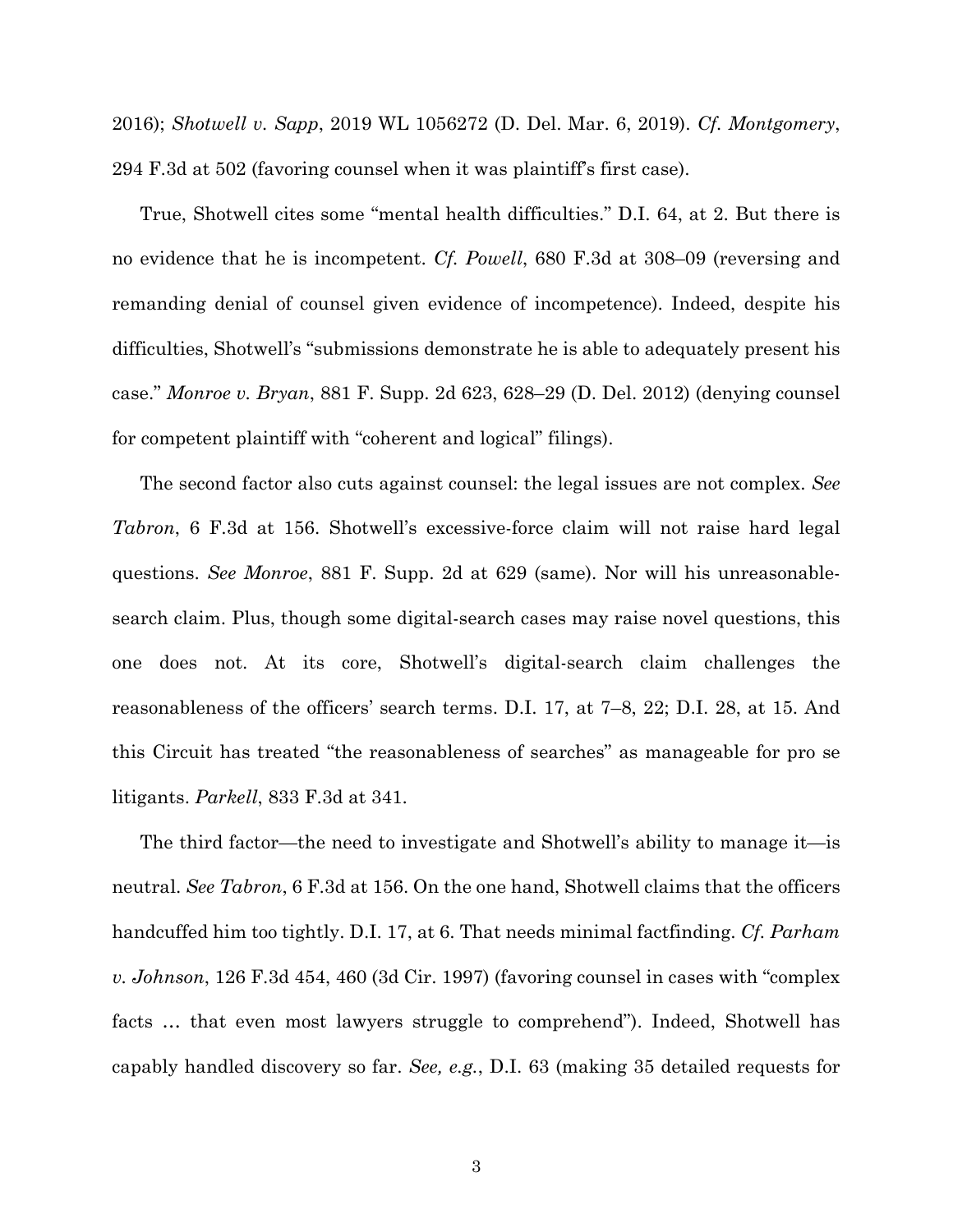documents). Still, Shotwell's unreasonable-search claim might involve technical discovery. D.I. 17, at 20–22. And that may be hard to collect and analyze.

The next factor—how much the case involves credibility—is also a wash. *Tabron*, 6 F.3d at 156. Skillful lawyering is often required to challenge witness testimony. And while the excessive-force claim may turn on witness reliability, the unreasonable-search claim likely will not. So because this case is not "*solely* a swearing contest … this factor alone does not encourage the appointment of counsel." *Parham*, 126 F.3d at 460 (emphasis added).

And the last two factors tip in Shotwell's favor. First, Shotwell's ability to get counsel is limited. *See Tabron*, 6 F.3d at 157 n.5. He cannot afford counsel and has failed to locate any volunteers. D.I. 64, at 1. Then, consider the need for experts. Shotwell's excessive-force claim probably does not need experts. Yet his digital search claim may, given its technical nature. D.I. 64, at 4. And counsel can wrangle experts better than indigent litigants can. *Montgomery*, 294 F.3d at 505.

In sum, two factors favor appointing counsel, two cut against, and two are neutral. But the "most significant" factor cuts against appointment. *Montgomery*, 294 F.3d at 501. Plus, "the pool of qualified attorneys … is a finite commodity," and I must be "discerning[]" in deciding whether to appoint counsel. *Id.* at 505 n.10.

So on balance, I do not find that Shotwell needs counsel now. *Cf. id.* at 505 (instructing that counsel is due when "*most* of the [*Tabron*] factors have been met") (emphasis added). But if that balance is upended by a material change, Shotwell may try again. I thus deny his motion without prejudice.